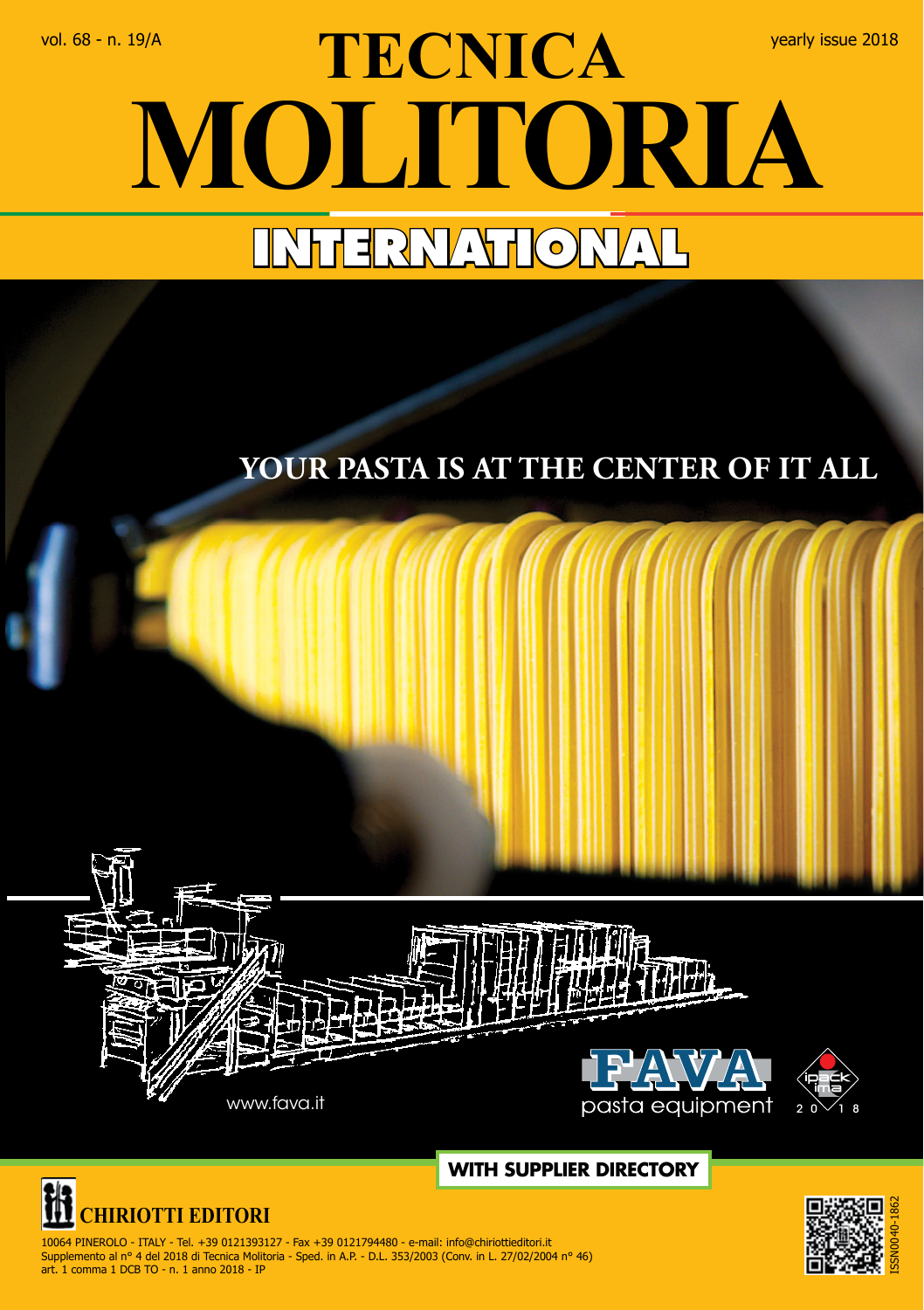## pasta production

## **Fava constructs plants by listening to requests from users**

«Putting your pasta at the centre of everything. This is the mission of our company, which has been writing the history of pasta together with you over the past 80 years», says Luigi Fava. In fact, only a few months have passed since the 80<sup>th</sup> anniversary of **Fava**, industrial global leader in the construction of plants for the production of pasta, today in its third generation under the direction of Luigi Fava, CEO and his father Enrico, president. The company celebrated with great enthusiasm and satisfaction, having received recognition and

*Luigi Fava, CEO, during his heartfelt opening speech of the evening.*



awards for its accomplishments over this long period. «We are living a very stimulating moment for growth and innovation, with the sector in constant ferment - continues Luigi Fava -. Today it is our connection with the factories, markets and people that guides us in our analysis and choice of solutions. The evergrowing collaboration between us and you, our user customers, helps us to better understand your needs and to find ever-more tailored innovative solutions. At this year's Ipack- Ima fair you will be able to view our exhibit with proposals for